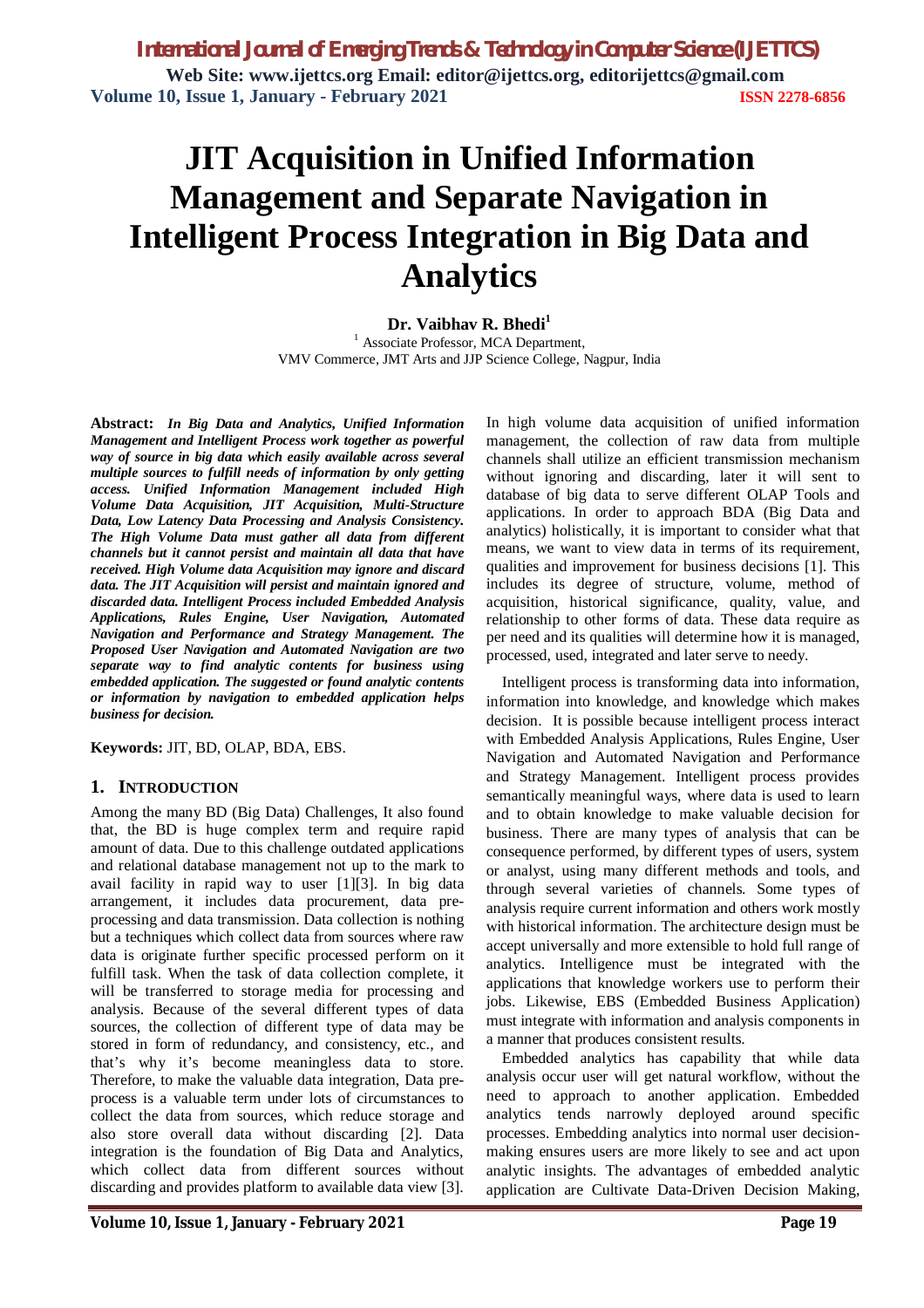### *International Journal of Emerging Trends & Technology in Computer Science (IJETTCS)* **Web Site: www.ijettcs.org Email: editor@ijettcs.org, editorijettcs@gmail.com Volume 10, Issue 1, January - February 2021 ISSN 2278-6856**

Increase ROI on Data Transformation Investment, Increase Productivity, Enhance Competitiveness, Improve Customer Satisfaction, Increase Revenue etc.

### **2.UNIFIED INFORMATION MANAGEMENT AND INTELLIGENT PROCESS**

The Unified Information Management enables to store integrated data from different sources and channels to leverage information and analysis. It includes High Volume Data Acquisition, JIT Acquisition, Multi-Structure Data, Low Latency Data Processing and Analysis Consistency. The Intelligent Process includes Proposed Embedded Analysis Applications, Rules Engine, User navigation, Automated Navigation and Performance and Strategy Management.



**Figure 1** Intelligent Process and Unified Information Management

### **2.1 High Volume Data**

High volume data played important role in data acquisition and due to this all related tools work properly to complete the task of analysis. There are so many data acquisition tools and protocols available. These tools and protocols are also open source solutions and stands for the process of data acquisition. All tools have been developed and currently working in production environments. The system must need to acquire all data whether that data belongs to high volumes or variety or velocity. It must persist and maintain all data received but it discarded or ignored data and while sum amount of data are save for some moment of time [4].

### **2.2 JIT-In-Time Acquisition**

No matter how much volume, velocity, and variety of data is to be processed. High Volume Data procurement is not able to persist and maintain all data received. So it discarded or ignored data and while sum amount of data are save for some moment of time. As obvious this seems as

drawback. To overcome this drawback JIT Acquisition is introduced. The Architecture uses the JIT method to streamline the delivery process of data. The Benefits of Just-in-Time Acquisition is a stratagem that acquires data from high volume data acquisition, which may be ignored or discarded from it while sum amount of data are save for some moment of time. Just-in-Time Acquisition is a methodology aimed primarily at reducing time within data acquisition of system as well as response time of end user. Just-in-time data delivery is focused on efficiency, while lean High Volume Data acquisition is centered on using efficiency to add value for the end user. The JIT Acquisition process adds value by increasing efficiency.

### *2.3* **Multi-Structure Data**

Multi-structure data deals with different forms and types of data. It can be come as a result between machines and peoples after interactions. It may be happened by using web applications or social networks. It is related to organization and discovery of multi structure data. In unified information management, it has ability to search data across different forms by navigating it. It can also be improved by the ability to organize data of different forms. That can be happened using into a common schema. Using this structure of data organization, the schema can relate structured data and semi structured data. For example model number and specification is structured data and installation videos are unstructured data. The sophisticated business chances can be searched from different forms data in new way.

### **2.4 Low Latency Data**

It enhanced to process a very high volume of data with minimal delay (latency). These are planned to help operations that need in real-time access to make fast change in data. Data processing can occur at many stages of the architecture. In way to deal with processing arrangement of Big Data, the low latency data processed fast and efficient way.

#### **2.5 Analysis Consistency**

When different type of people performs the similar form of analysis they must get the similar outcome and obviously they should get similar screen of output. As notice as this seems, it should not be small difference, especially if the different type of people belong to different departments or location. The analysis consistency requires architecture reliability and governance.

### **2.6 Embedded Analysis Application**

It included several types of applications which can be used to perform business analysis. It is divided into two parts namely operational applications and business applications. The operational application support data processing capability and analytics against database. The statistical analysis, historical analysis and data mining can be possible for drill down search, business analysis, search routines etc. The business application supports business operation. The automated business processes, services and business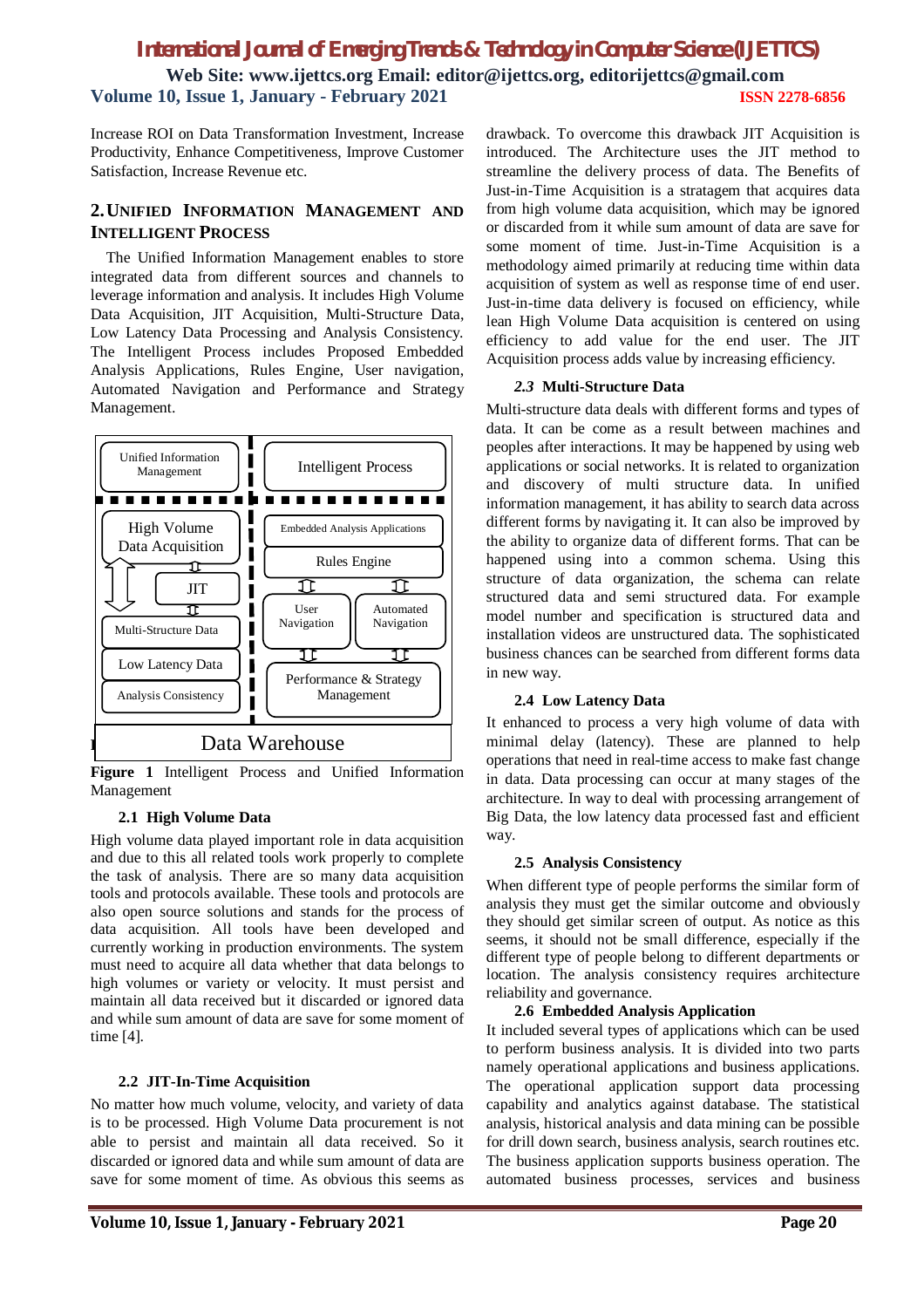### *International Journal of Emerging Trends & Technology in Computer Science (IJETTCS)* **Web Site: www.ijettcs.org Email: editor@ijettcs.org, editorijettcs@gmail.com Volume 10, Issue 1, January - February 2021 ISSN 2278-6856**

execution applications that are used to execute the business with proper objectives and for making decisions. Embedded analysis application helps user to make often informed decisions.

#### **2.7 Rules Engine**

It is a real-time rules engine. It provides decisions, advices and also decision logic based on real time information and analysis. Based on current condition decision will be taken or suggested. The rule engine provides a facility to change decision based on current condition, even if it executed automatically. The real time rule provider can be used to influence rules for real-time decision management. The real time rule provider provides complete decision management problem's solution. It also delivers real time decision and advices and automatically renders decisions within business activity.

#### **2.8 User Navigation**

In embedded business application some process required to take self-directed action with respect investigation an issue and determine a context of action while analysis information from analytic contents. The proposed system should available and leverage such information to user along with correct path of investigation. But the rules are defined by rule engine with real time information and strategy. The user will get option in real time analysis to choose the user navigation for further process the task.

### **2.9 Automated Navigation**

It also deals with embedded business application. The process required to take automated action with respect investigation an issue and determine a context of action while analysis information from analytic contents. The proposed system should available and leverage such information automated system along correct path of investigation. But the rules are defined by rule engine with real time information and strategy. The user will get option in real time analysis to choose the automated navigation for further process the task.

### **2.10 Performance and Strategy Management**

The performance and strategy management processes of any business can be guided and supported by analytics system. The analytics contents will available to take suitable decisions regarding business. Due to decision taken by analytics contents, the strategy will be made. The business will get performance depends on decision by analytics. So it means business is based on sound analytics. The performance and objectives of any business in order to gain is depended on decided strategy achievement.

### **2.11Data Warehouse**

A data warehouse is a repository of subjectively selected and adapted operational data, which can successfully answer any ad hoc, complex, statistical or analytical queries. It contains integrated historical data; both summarized and detailed information [1]. It also

includes Authoritative Data, System-Generated Data, External Data and Analytical Data.

### **3.Result of Just-In-Time Acquisition and Separate Navigation**

The Unified Information Management with JIT Acquisition in Big Data and Analytics is providing solution to overcome the problem of data gathering when amount of several high volumes, velocity, and variety of data comes under one roof of big data. Previously, High Volume Data procurement is not able to persist and maintain all data received. So it discarded or ignored data and while sum amount of data are save for some moment of time. This is main lacuna of data processing in big data and analytics.

Just-in-Time Acquisition is stratagem that acquires data from high volume data acquisition, which may be ignored or discarded from it while sum amount of data are save for some moment of time. Just-in-Time Acquisition is a methodology aimed primarily at reducing time within data acquisition of system as well as response time end user. Just-in-time data delivery is focused on efficiency, while lean High Volume Data acquisition is centered on using efficiency to add value for the end user. The JIT Acquisition process adds value by increasing efficiency. It also helps end user for collect information, make analysis and take suitable decision. It keeps information dynamically through real time.

The multi-structure works with high volume data acquisition and JIT acquisition to provide fast data to web application and social networks users because of this architecture it will avoid the delay time of data processing. Analysis consistency included in this architecture to make it reliable and governance. This architecture has ability to find out and search across different type and nature of data to serve user in fast manner with proposed JIT acquisition. The JIT Acquisition process adds value by increasing efficiency and kept various types of data in data warehouse for long time. The proposed JIT acquisition fulfills data gathering process and serving high efficient quality data to user with minimal delay.

 The Big Data and Analytics get credit to add intelligence in business process with mentioned result. The Big Data and Analytics with embedded analysis provide latest information to decision makers mainly when needed. On a fly or real time decision method provides intelligence by user or automated process. The decision makers get data from operational systems, historical data stores and realtime data and make the results known to knowledge workers. Sense and response capabilities that perform analysis on information are stored inside big data. Any event happened while analysis, it must alter the process of business if decision taken from analytics.

 User Navigation: In embedded business application some process will take self-directed action with respect investigation an issue and determine a context of action